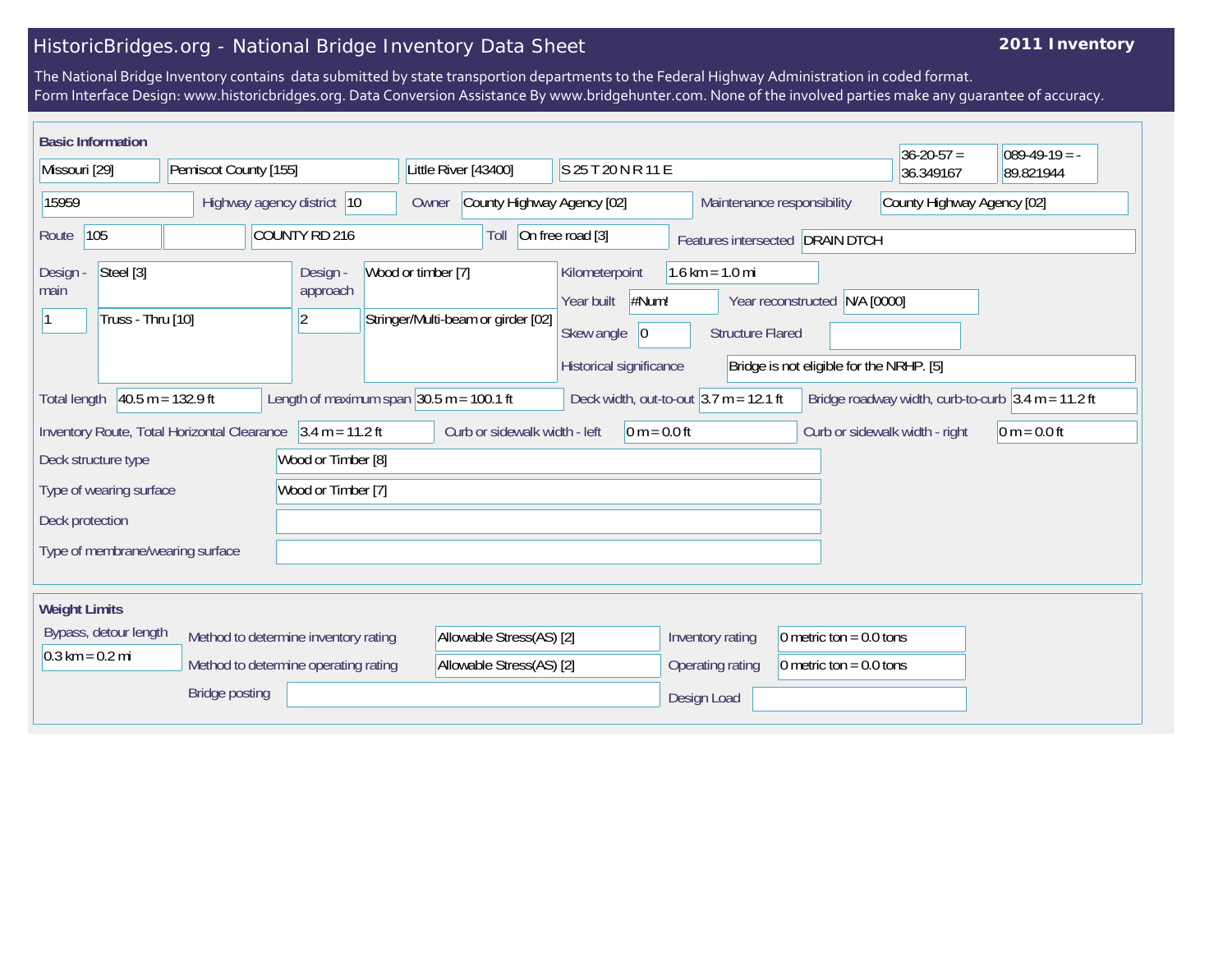| <b>Functional Details</b>                                                                                                                             |                                                                                         |  |  |  |  |  |  |  |  |  |
|-------------------------------------------------------------------------------------------------------------------------------------------------------|-----------------------------------------------------------------------------------------|--|--|--|--|--|--|--|--|--|
| Year 2011<br>2031<br>Average daily truck traffi<br> 36 <br> 30 <br>$ 10\rangle$<br>%<br>Future average daily traffic<br>Average Daily Traffic<br>Year |                                                                                         |  |  |  |  |  |  |  |  |  |
| Road classification<br>Local (Rural) [09]                                                                                                             | Approach roadway width<br>Lanes on structure  1<br>$5.5 m = 18.0 ft$                    |  |  |  |  |  |  |  |  |  |
| Type of service on bridge Highway [1]                                                                                                                 | Direction of traffic One lane bridge for 2 - way traffic [3]<br>Bridge median           |  |  |  |  |  |  |  |  |  |
| No parallel structure exists. [N]<br>Parallel structure designation                                                                                   |                                                                                         |  |  |  |  |  |  |  |  |  |
| Type of service under bridge<br>Waterway [5]                                                                                                          | Navigation control<br>$ 0\rangle$<br>Lanes under structure                              |  |  |  |  |  |  |  |  |  |
| Navigation horizontal clearance $ 0 = N/A$<br>$0 = N/A$<br>Navigation vertical clearanc                                                               |                                                                                         |  |  |  |  |  |  |  |  |  |
| 99.99 m = $328.1$ ft<br>Minimum vertical clearance over bridge roadway<br>Minimum navigation vertical clearance, vertical lift bridge                 |                                                                                         |  |  |  |  |  |  |  |  |  |
| Minimum lateral underclearance reference feature Feature not a highway or railroad [N]                                                                |                                                                                         |  |  |  |  |  |  |  |  |  |
| Minimum lateral underclearance on left $0 = N/A$<br>Minimum lateral underclearance on right $0 = N/A$                                                 |                                                                                         |  |  |  |  |  |  |  |  |  |
| Minimum Vertical Underclearance $ 0 = N/A$                                                                                                            | Minimum vertical underclearance reference feature Feature not a highway or railroad [N] |  |  |  |  |  |  |  |  |  |
| Appraisal ratings - underclearances N/A [N]                                                                                                           |                                                                                         |  |  |  |  |  |  |  |  |  |
|                                                                                                                                                       |                                                                                         |  |  |  |  |  |  |  |  |  |
| <b>Repair and Replacement Plans</b>                                                                                                                   |                                                                                         |  |  |  |  |  |  |  |  |  |
| Type of work to be performed                                                                                                                          | Work to be done by contract [1]<br>Work done by                                         |  |  |  |  |  |  |  |  |  |
| Replacement of bridge or other structure because<br>of substandard load carrying capacity or substantial                                              | 363000<br>Bridge improvement cost<br>36000<br>Roadway improvement cost                  |  |  |  |  |  |  |  |  |  |
| bridge roadway geometry. [31]                                                                                                                         | Length of structure improvement<br>$5 m = 16.4 ft$<br>Total project cost<br>545000      |  |  |  |  |  |  |  |  |  |
|                                                                                                                                                       | Year of improvement cost estimate<br>2011                                               |  |  |  |  |  |  |  |  |  |
|                                                                                                                                                       | Border bridge - state<br>Border bridge - percent responsibility of other state          |  |  |  |  |  |  |  |  |  |
|                                                                                                                                                       | Border bridge - structure number                                                        |  |  |  |  |  |  |  |  |  |